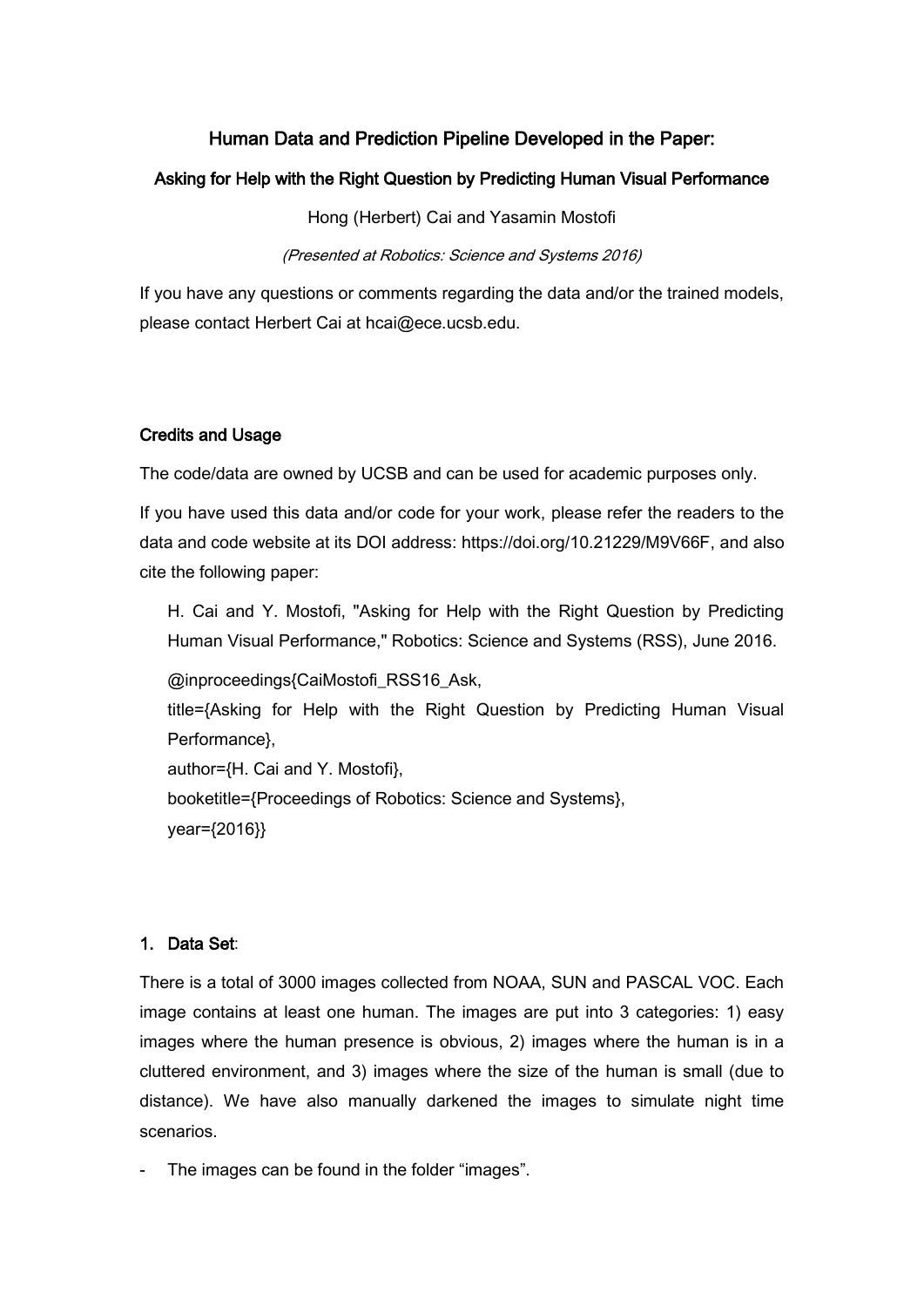### 2. Training and Validation Data

We used 2400 (80%) of the images for training and 600 (20%) for validation.

- The files specifying the training set and validation set can be found in the folder "caffe\_models".
- "train.txt" and "val.txt" specify the training and validation cases respectively.
- "train balance.txt" is the training file where we have oversampled the images with human performance below 0.9 to avoid biasing the predictor (see the paper for more details). This is the file used for training the Convolutional Neural Network (CNN).

### 3. Trained Caffe Model for Human Performance Prediction

This is the human performance predictor model. It takes as input a 256x256 image and outputs the probability that a person is able to find the human in the image.

- "human\_prediction\_iter\_50000.caffemodel" is the trained model and can be found in the folder "caffe\_models". The prototxt files for training and deploying the model can also be found in the folder.
- Note: Naturally, the trained model works the best if the input images share similar characteristics with the training images. For instance, the prediction may not be as accurate if the type of input images is too different from the type of training images, in terms of performance degradation factors. In such cases, the network can be fine-tuned or re-trained with more images that can capture the new previouslyunseen characteristics.

## 4. Pre-trained Model Used for Initialization

This model, which is based on the AlexNet architecture [1], takes as input a 256x256 image and performs a binary classification indicating whether a human is present in the image. It is used as the initialization for the training of our human predictor network.

- "human\_detection\_iter\_150000.caffemodel" is the pre-trained model and can be found in the folder "caffe\_models".